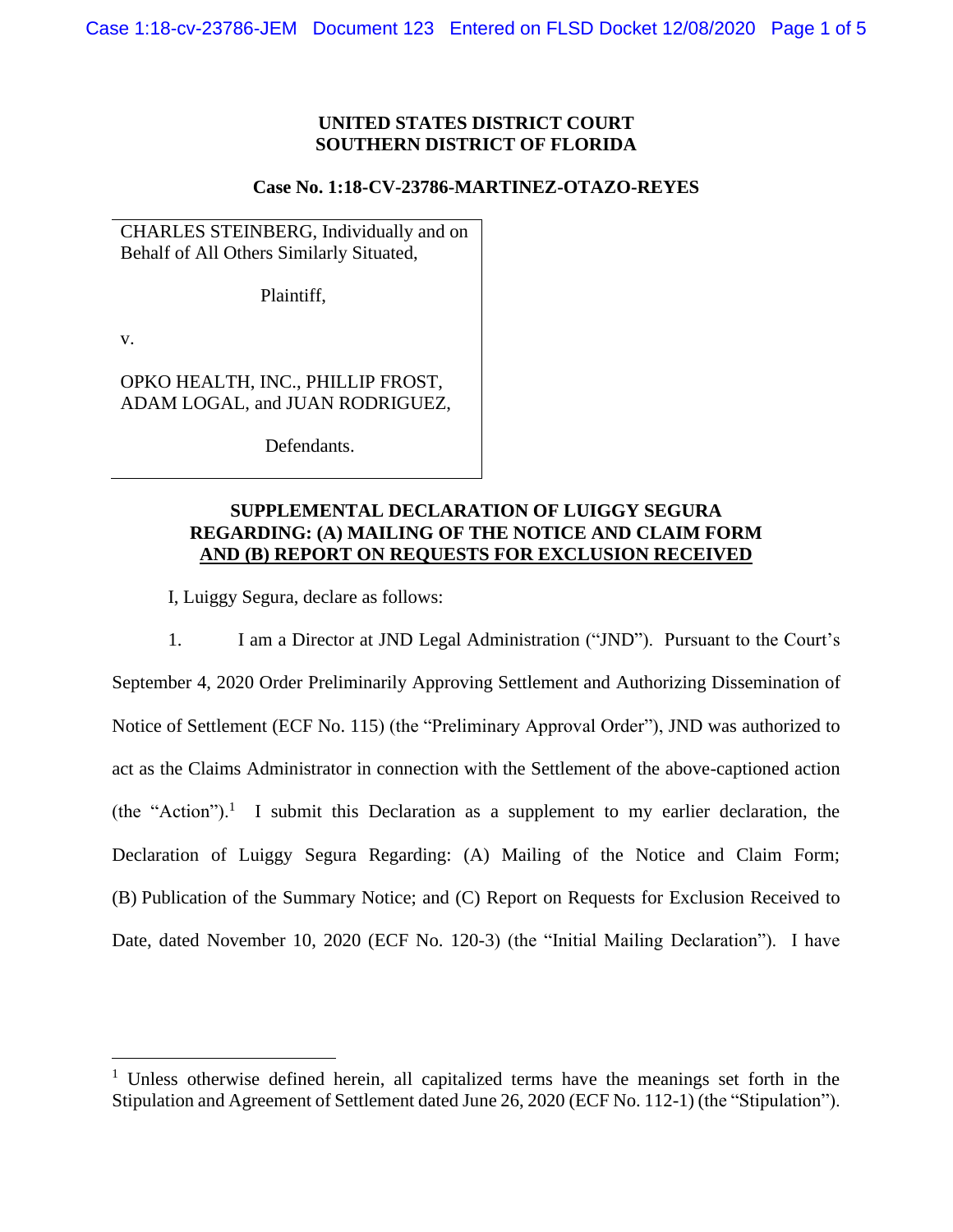personal knowledge of the facts set forth herein and, if called as a witness, could and would testify competently thereto.

## **CONTINUED MAILING OF THE NOTICE PACKET**

2. Since the execution of my Initial Mailing Declaration, JND has continued to disseminate copies of the Notice and Claim Form (together, the "Notice Packet") in response to additional requests from potential Settlement Class Members and nominees. Through December 7, 2020, JND has mailed a total of 271,415 Notice Packets to potential Settlement Class Members and nominees.

#### **TELEPHONE HELPLINE AND WEBSITE**

3. JND continues to maintain the toll-free telephone number (1-888-383-0345) and interactive voice response system to accommodate any inquiries from potential members of the Settlement Class with questions about the Action and the Settlement. JND also continues to maintain the dedicated website for the Action (www.OpkoHealthSecuritiesLitigation.com) in order to assist Settlement Class Members. On November 10, 2020, JND posted to the website copies of the papers filed in support of Lead Plaintiff's motion for final approval of the Settlement and Plan of Allocation and Lead Counsel's motion for an award of attorneys' fees and expenses. JND will continue maintaining and, as appropriate, updating the website and toll-free telephone number until the conclusion of the administration.

#### **REPORT ON REQUESTS FOR EXCLUSION RECEIVED**

4. The Notice informed potential members of the Settlement Class that requests for exclusion from the Settlement Class were to be mailed or otherwise delivered, addressed to *OPKO Health Securities Litigation*, EXCLUSIONS, c/o JND Legal Administration, P.O. Box 91360, Seattle, WA 98111, such that they were received by no later than November 24, 2020. JND has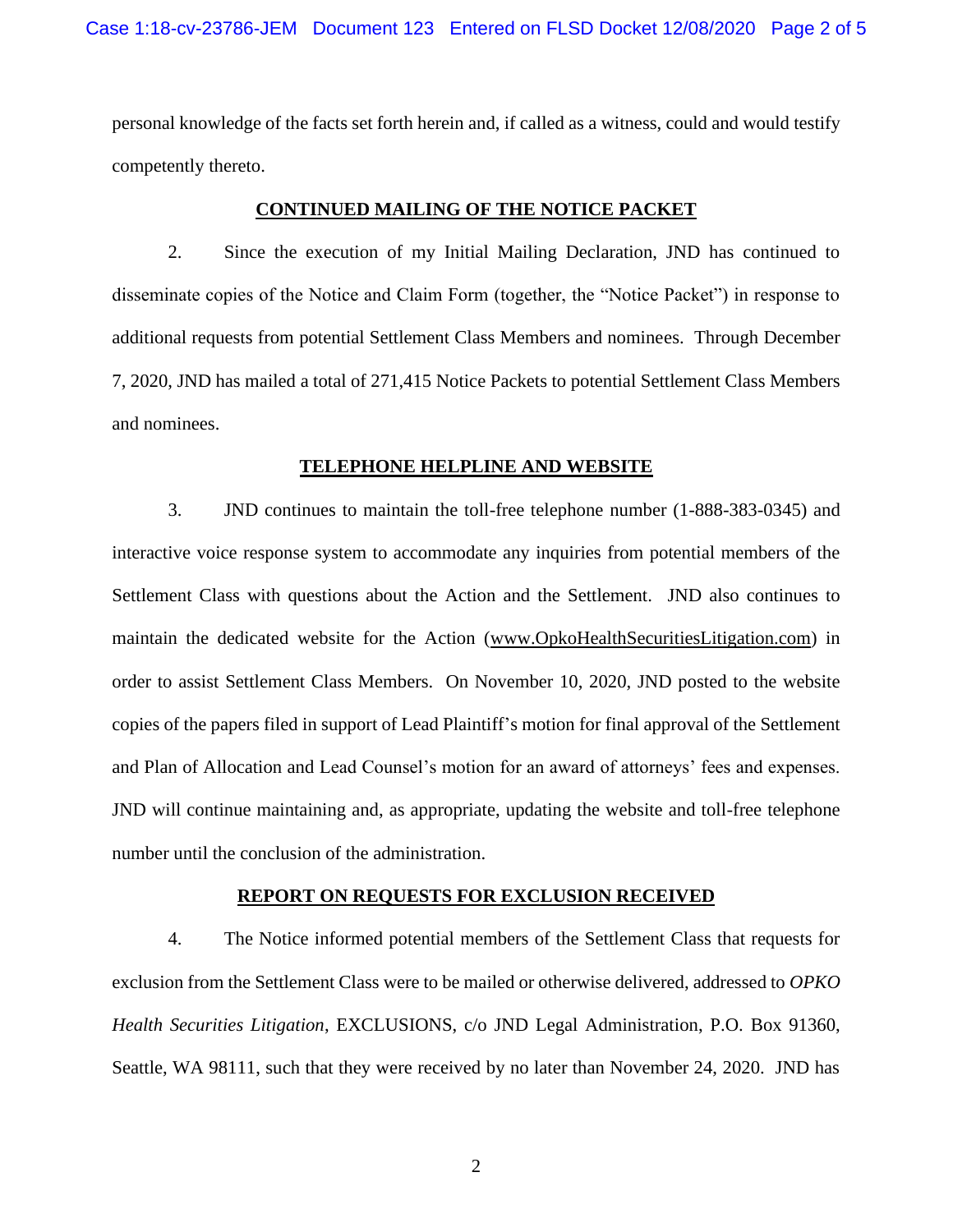been monitoring all mail delivered to that post office box. Through December 7, 2020, JND has received eleven (11) requests for exclusion. Exhibit 1 hereto lists the names of the persons who have requested exclusion from the Settlement Class and their city and state. Two of the requests did not comply with the requirements for requests for exclusion set forth in the Notice and the Preliminary Approval Order. One of the requests, from David and Kristina Engelbert as trustees of the Engelbert Family Trust, was deficient because it did not provide any information about the Trust's transactions in OPKO common stock during the Class Period, as required by the Notice and Preliminary Approval Order. See Notice | 54(iii); Preliminary Approval Order | 15(b)(iii). Another of the requests, from Eugene Parot, was received after the November 24, 2020 deadline for requests for exclusion and did not provide all of the requested transaction information.

I declare under penalty of perjury under the laws of the United States of America that the foregoing is true and correct.

Executed this 8<sup>th</sup> day of December 2020, at New Hyde Park, New York.

Auggy Segura.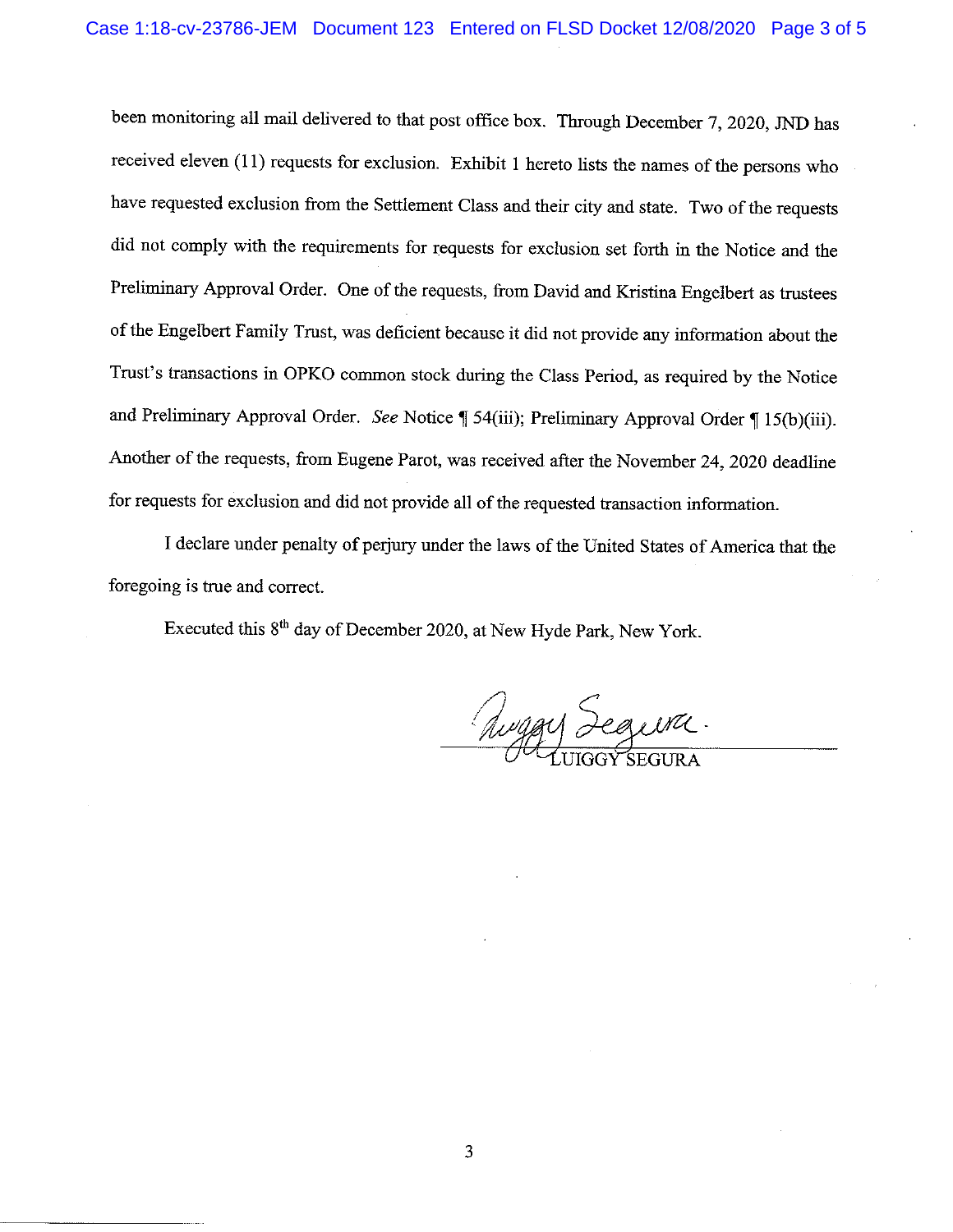Case 1:18-cv-23786-JEM Document 123 Entered on FLSD Docket 12/08/2020 Page 4 of 5

# **Exhibit 1**

- 1. Walter M. Stanislawski and Mary T. Stanislawski Satellite Beach, FL
- 2. Anthony G. Tummarello and Carol A. Tummarello Southlake, TX
- 3. Nicola Vanin Fort Worth, TX
- 4. L. Jane Jennings and Bill J. Jennings, Trustees Jennings Living Trust Tulsa, OK
- 5. Theodore F. Bosnak Herndon, VA
- 6. David Engelbert and Kristina Engelbert, Trustees Engelbert Family Trust Chandler, AZ [**Did not provide required transaction information**]
- 7. John E. Johnson and Barbara Velez Carmel, IN
- 8. Lawrence Bernard Robbins Aventura, FL
- 9. Robert Gruder Cardiff, CA
- 10. Tammy Hussin Cardiff, CA
- 11. Eugene H. Parot Manchester, NJ [**Received after the deadline and did not provide all required transaction information**]